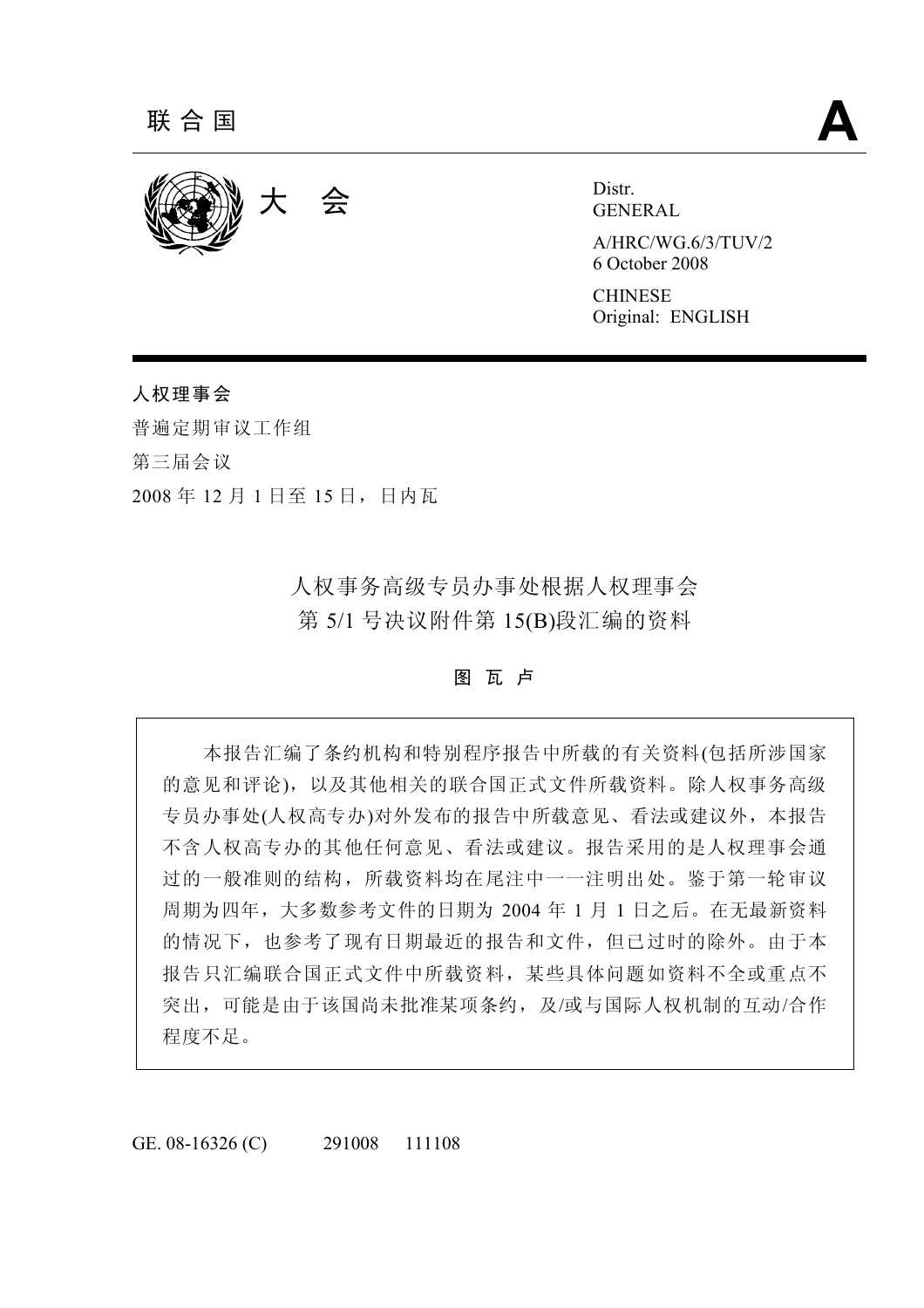## 一、背景和框架

**A**. 国际义务范围 <sup>1</sup>

| 核心世界人权条约 <sup>2</sup>      | 批准、加入<br>或继承日期 | 有无声明/保留 | 是否承认条约机<br>构的特定权限 |
|----------------------------|----------------|---------|-------------------|
| 《消除对妇女一切形式<br>歧视公约》(CEDAW) | 1999年10月6日     | 无       |                   |
| 《儿童权利公约》(CRC)              | 1995年9月22日     | 尢       | -                 |

图瓦卢未成为缔约国的核心条约:《消除一切形式种族歧视国际公约》(ICERD)、《经济、社会、文 化权利国际公约》(ICESCR)、《公民权利和政治权利国际公约》(ICCPR)、《公民权利和政治权利国 际公约第一项任择议定书》(ICCPR-OP 1)、《公民权利和政治权利国际公约第二项任择议定书》 (ICCPR-OP 2)、《消除对妇女一切形式歧视公约任择议定书》(OP-CEDAW)、《禁止酷刑和其他残 忍、不人道或有辱人格的待遇或处罚公约》(CAT)、《禁止酷刑和其他残忍、不人道或有辱人格的待 遇或处罚公约任择议定书》(OP-CAT)、《儿童权利公约关于儿童卷入武装冲突问题的任择议定书》 (OP-CRC-AC)、《儿童权利公约关于买卖儿童、儿童卖淫和儿童色情制品问题的任择议定书》(OP-CRC-SC)、《保护所有移徙工人及其家庭成员权利国际公约》(ICRMW)、《残疾人权利公约》 (CPD)、《残疾人权利公约任择议定书》(CPD-OP)、《保护所有人免遭强迫失踪国际公约》(CED)。

| 其他相关主要国际文书               | 是否批准、加入或继承          |
|--------------------------|---------------------|
| 《防止及惩治灭绝种族罪公约》           | 否                   |
| 《国际刑事法院罗马规约》             | 否                   |
| 《巴勒莫议定书》3                | 否                   |
| 难民和无国籍人 <sup>4</sup>     | 是, 1954 和 1961 公约除外 |
| 一九四九年八月十二日日内瓦四公约及其附加议定书5 | 是, 第一、二和三号附加议定书除外   |
| 劳工组织基本公约 <sup>6</sup>    | 否                   |
| 《联合国教科文组织取缔教育歧视公约》       | 否                   |

## **B**. 宪法和法律框架

 1. 2003-2007 年的《联合国发展援助框架》(联发援框架)指出,图瓦卢政府 总的来说是尊重其公民的人权的,图瓦卢社会基本上是平等的。但也确实存在一 些歧视,特别是对妇女。<sup>7</sup>

#### **C**. 体制和人权结构

无。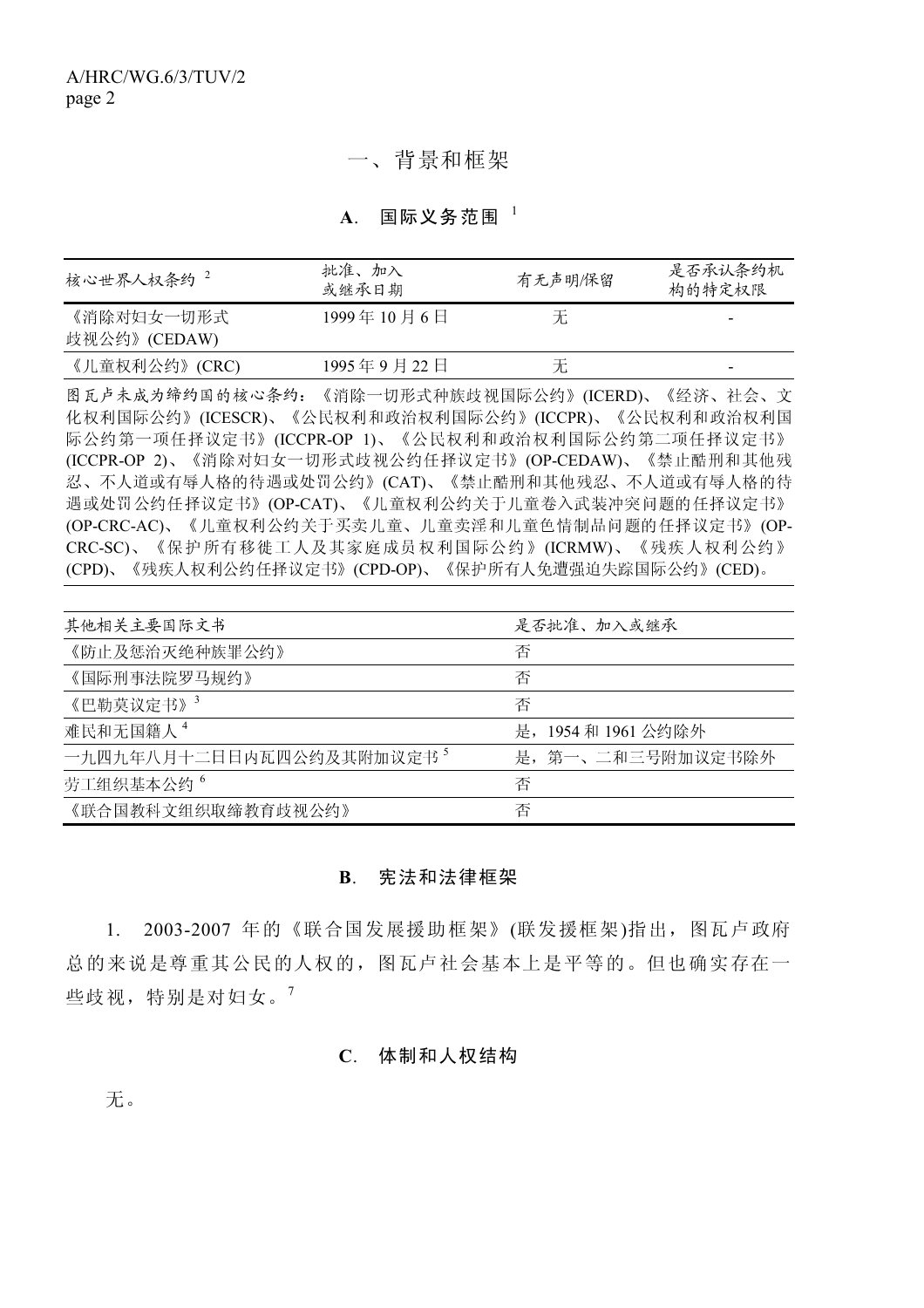#### **D**. 政策措施

 2. 2003-2007 年的《联发援框架》指出,图瓦卢的"2015 愿景"为国家发展 制订了八大目标,以有限的自然资源实现高水平的生活标准。<sup>8</sup>

 3. 2003-2007 年的《联发援框架》指出,图瓦卢加入了许多国际承诺,包括 支持"人人获得教育十年"的目标、《国际人口与发展会议行动纲领》、《北京 行动纲要》、世界儿童问题首脑会议目标、《儿童权利公约》、《消除对妇女一 切形式歧视公约》和《太平洋妇女行动纲领》。2000 年,图瓦卢批准了包括千年 发展目标在内的《千年宣言》,并已实现了其中部分目标,剩下的大部分关键目 标也都有望实现。<sup>9</sup>

 4. 2003-2007 年的《联发援框架》指出:图瓦卢政府发展外岛的重点目标是 把权力下放给"卡普勒",即当地传统政府当局。一项关键目标是通过由各岛、 中央政府和捐助方捐资、由各岛自己控制的岛屿卡普勒信托基金改善对各岛的公 共服务,以此遏制城市化进程。现在首都富纳富堤在基金中的人均份额是其他岛 屿平均水平的约两倍,这使人担心:这一机制不但不能缓解,反而会加剧不平 等。政府还在考虑如何分散关键的基础设施,建设一条来往于首都的定期可靠的 货运服务线,改善货箱装运设施和外岛的电讯服务。<sup>10</sup>

二、实际增进和保护人权的情况

#### **A**. 与人权机制的合作

#### 1. 与条约机构的合作

| 条约机构 11               | 最近提交和<br>审议的报告              | 最近的结<br>论性意见 | 后续答复           | 报告提交情况                     |
|-----------------------|-----------------------------|--------------|----------------|----------------------------|
| 消除对妇女歧视委员会<br>(CEDAW) | CEDAW/C/TUV/2,<br>2008年7月2日 |              | $\blacksquare$ | 初次和第二次合并<br>报告尚未安排审议<br>日期 |
| 儿童权利委员会<br>(CRC)      |                             |              |                | 初次报告自 1997<br>年逾期未交        |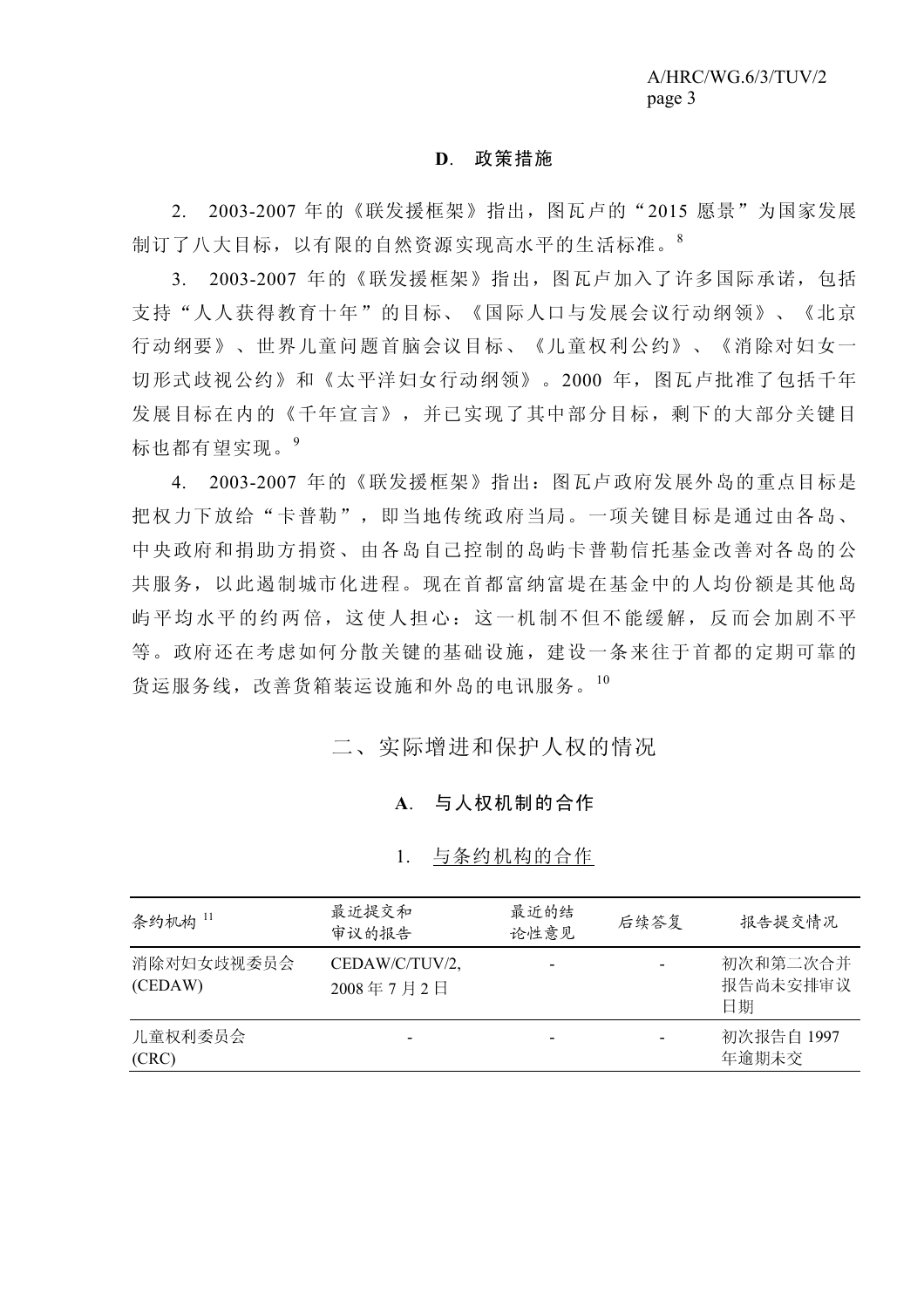## 2. 与特别程序的合作

| 长期有效邀请       | 否                                                               |
|--------------|-----------------------------------------------------------------|
| 最近访问或出访报告    | 无                                                               |
| 原则上同意的访问     | 无                                                               |
| 提出请求但尚未同意的访问 | 无                                                               |
| 访问期间提供的便利/合作 |                                                                 |
| 访问后续行动       |                                                                 |
| 对指控信和紧急呼吁的答复 | 2004年7月1日至2008年6月31日期间没有向图瓦卢政府发来文。                              |
| 对专题调查问卷的答复12 | 2004年7月1日至2008年6月30日,图瓦卢在规定时限内共回答特<br>别程序任务负责人发出的12份调查问卷中的0份。13 |

3. 与人权事务高级专员办事处的合作

5. 2008年 7 月 23 日, 人权高专办亚太区域办事处向来自太平洋岛屿会员国 (包括图瓦卢)的 80 名代表、太平洋区域组织理事会以及太平洋岛屿论坛的机构介 绍了普遍定期审议的情况。会议目的是向太平洋岛国介绍普遍定期审议的情况, 提高它们对普遍定期审议的潜在好处的认识。会议在太平洋岛屿论坛秘书处举 行,对象是各国政府的领导及其代表团,会议采取了工作午餐形式,由太平洋岛 屿论坛代理秘书长主持开幕词。<sup>14</sup>

## **B**. 履行国际人权义务的情况

## 1. 平等和不歧视

 6. 根据 2003-2007 年的《联发援框架》,图瓦卢《宪法》禁止基于种族、信 仰、性别和民族出身的歧视,政府也一般都遵守这些原则。但图瓦卢民众一般认 为受习俗和传统决定的社会行为与法律一样重要。习俗和传统由村里的长老维 持,这种做法有可能造成某种形式的歧视。尽管法律授予妇女与男子同样的权 利,但在外岛的传统文化中,妇女处于从属地位,就业机会有限。地方的世袭长 老拥有很大的传统权威,包括对违反习俗规定者施以体罚的权力,尽管这种权力 很少使用,而且可能违反国家法律。15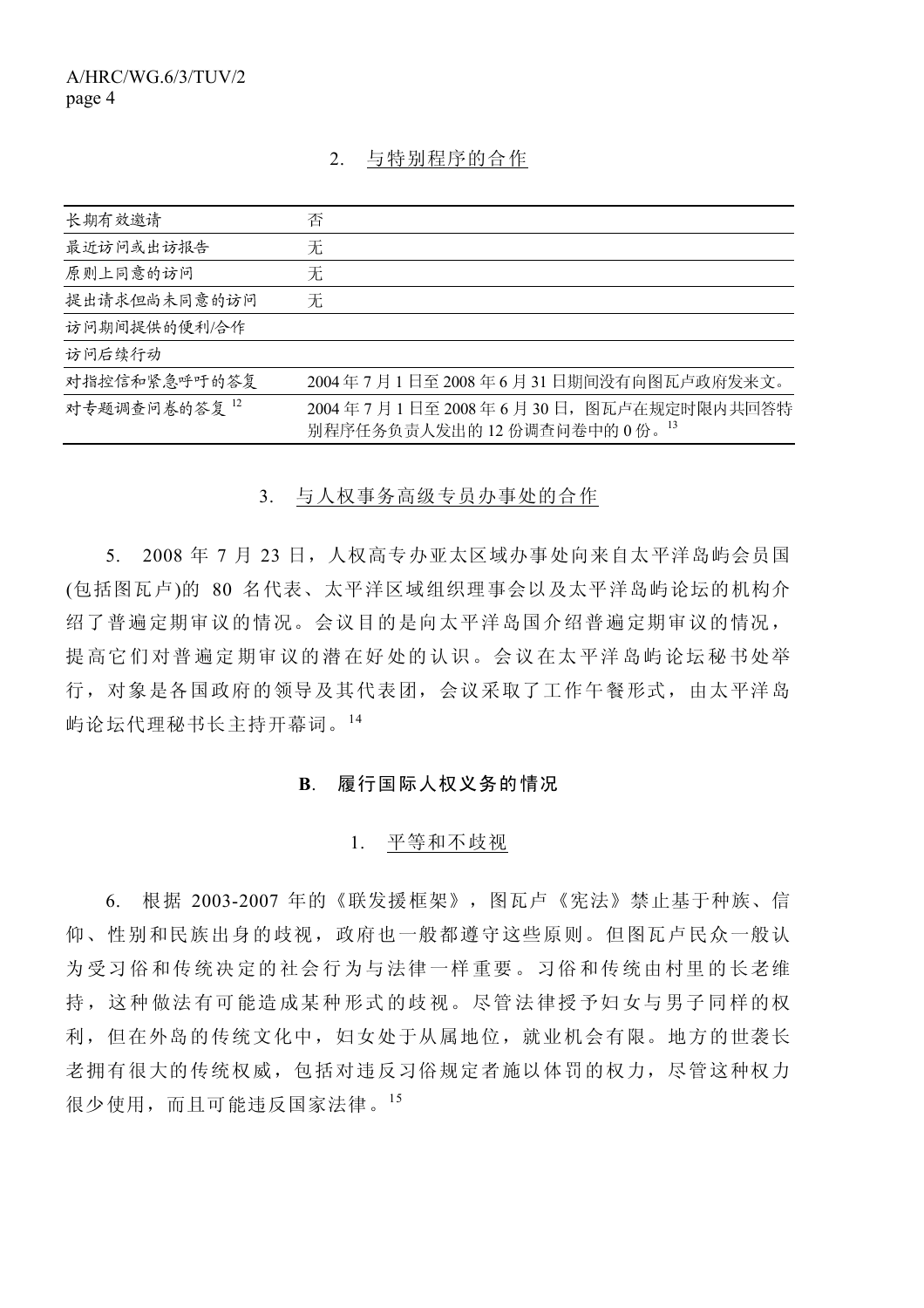# 2. 宗教或信仰自由、言论自由、结社自由、和平 集会自由,以及公共和政治生活参与权

 7. 2006 年,人权维护者处境问题秘书长特别代表指出:图瓦卢的《宪法》 中包含了一些可以执行相关国际人权法的很好的章节,但一般都没有具体地规定 如何保障为保护人权所开展的活动 <sup>16</sup> 。她强调正在考虑在拟议中的监察专员办公室 下增加一个管人权事务的职位,并指出希望能够从图瓦卢政府那里进一步了解这 一措施的情况。<sup>17</sup>

 8. 特别代表还指出:据她所知,在这样一个近万人的国家中,全国只有由一 个项目处理人权问题:一位妇女人权维护者举办的法定权利培训项目,包括广播 节目、辩论、社区讲习班、用方言出版的新闻快讯和宣传手册,都是为了增进和 保护人权。<sup>18</sup>

 9. 2007 年的一份联合国千年发展目标报告指出,2006 年的选举没有一名妇 女入选议会下院。<sup>19</sup>

## 3. 工作权和公正良好工作条件权

 10. 2003-2007 年的《联发援框架》指出:只有 30%的劳动人口参与了正规领 工资的经济活动,其余 70%主要从事农村自给自足的生计活动。年轻人失业率很 高,几乎没有新的工作岗位。需要采取切实可行的政策来改善越来越多留在非正 规经济部门的图瓦卢青年的生计。<sup>20</sup>

 11. 2003-2007 年的联发援框架指出:富纳富堤以外的岛屿所享受的服务、机 会和现金收入远低于首都的水平。1994 年在富纳富堤有现金收入的工作的男子的 比例超过外岛两倍,妇女的比例则是外岛的三倍。富纳富堤的人均现金收入是全 国其他地区的 3 倍。<sup>21</sup>

 12. 2003-2007 年的《联发援框架》还指出:公务员中有中高级的女干部,但 人数不到男子的四分之一,男女平等,特别是农村的男女平等的推进速度不尽人 意。<sup>22</sup>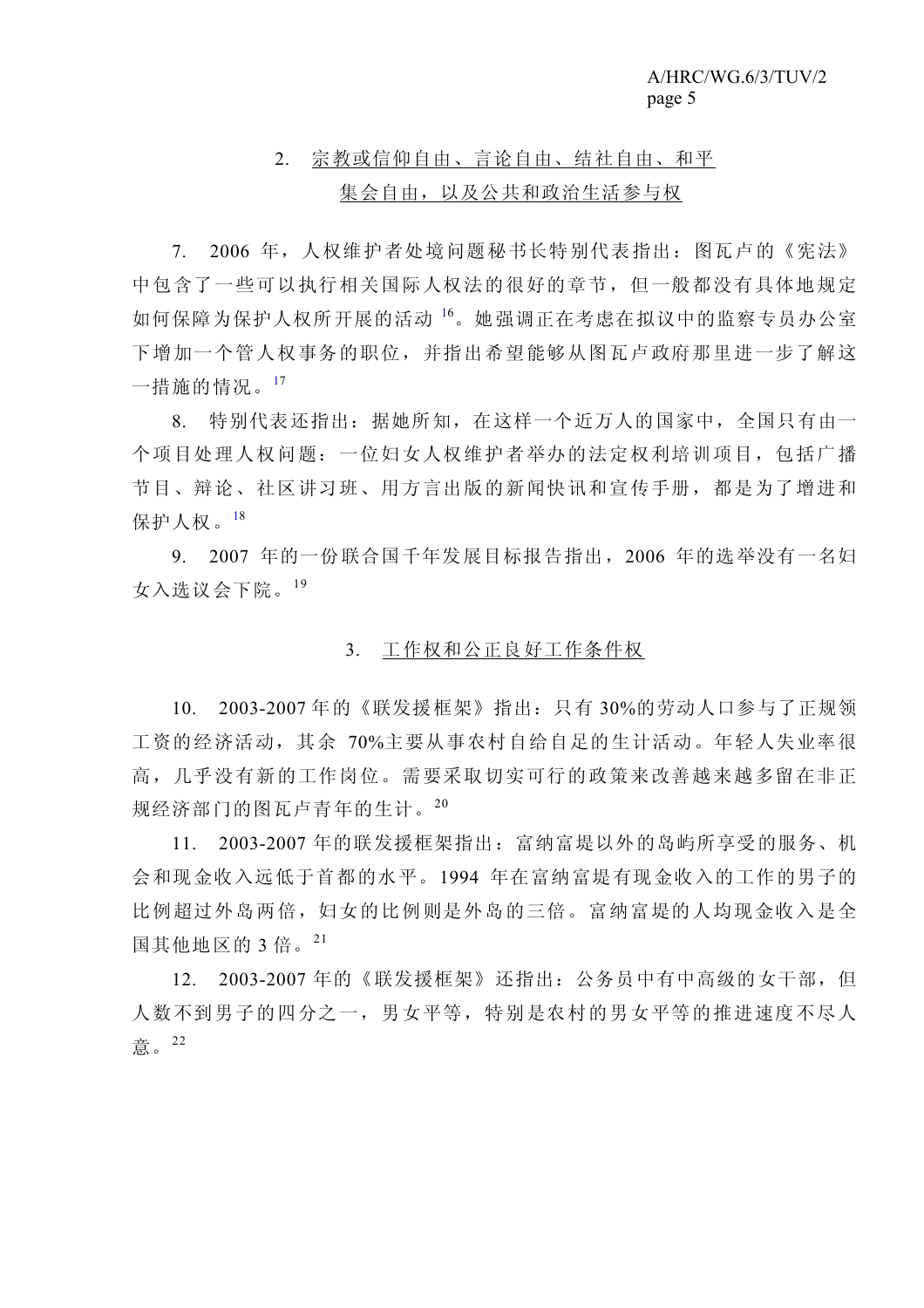#### 4. 社会保障权和适足生活水准权

13. 2003-2007年的《联发援框架》指出: 在图瓦卢人们认为不存在贫困, 因 为传统的交易构成了有效的社会保护,使人免于赤贫。但那些生活在外岛、家庭 人口众多、身有残疾、没有土地(至少在他们居住的地方)的人往往处于不利地位, 遭受"机遇贫困"。图瓦卢地处偏远,外珊瑚岛又远离富纳富堤,这限制了富纳 富堤的机遇,进而又限制了外岛的机会。<sup>23</sup>

 14. 世界卫生组织西太平洋区域办事处(卫西办)指出:经卫生部请求,世卫 组织协助图瓦卢卫生部考察涉及《国际卫生法规》(IHR2005)的国家立法。这个项 目名为"图瓦卢立法《国际卫生法规》合规性考察",其目的是:(一) 结合《国 际卫生法规》,考察图瓦卢关于公共卫生、卫生检疫和入境口岸方面的国家立 法;(二) 为贯彻国际卫生法规做必要的调整;(三) 制订一个《国际卫生法规》实 施计划,启动法律修订和实施进程。<sup>24</sup>

 15. 根据世卫组织的统计数据,2002 年图瓦卢百分之一百的新生儿是由训练 有素的保健人员接生的。<sup>25</sup>

 16. 联合国人口基金太平洋区域办事处指出:基本卫生保健服务已经基本普 及;图瓦卢在满足国民基本卫生保健需要方面有优秀的记录。<sup>26</sup>卫西办指出:图 瓦卢人民的生活方式(特别是饮食方面)正在变化中,卫生保健部门正努力满足由此 带来的新需求。全国有一所医院,设在首都富纳富堤;各外岛有诊所,配备受过 训练的护士。卫西办还说,由于各环礁岛上淡(雨)水有限,存在通过饮用水传播传 染病的风险。地下水为半咸水,一般认为不符合安全饮用标准。主要的致病和死 亡原因是传染病,尽管近年来没有传染病爆发的报道。但非传染类疾病,如肥胖 症、心脏病和糖尿病等日益引人关注。初生婴儿死亡率高达 21.6‰。<sup>27</sup>

 17. 2003-2007 年的《联发援框架》指出:性传播疾病在增长,特别是海外工 作人员(特别是海员)有感染艾滋病/艾滋病病毒的危险。<sup>28</sup>

 18. 人口基金太平洋区域办事处也指出:改良的饮用水和适当的卫生设施即 使在农村地区也很普及。<sup>29</sup> 根据"2007 年千年发展目标情况"的统计,2004 年图 瓦卢 90%的人用上了改良的卫生设施,按城乡划分分别达到 93%和 84%。<sup>30</sup>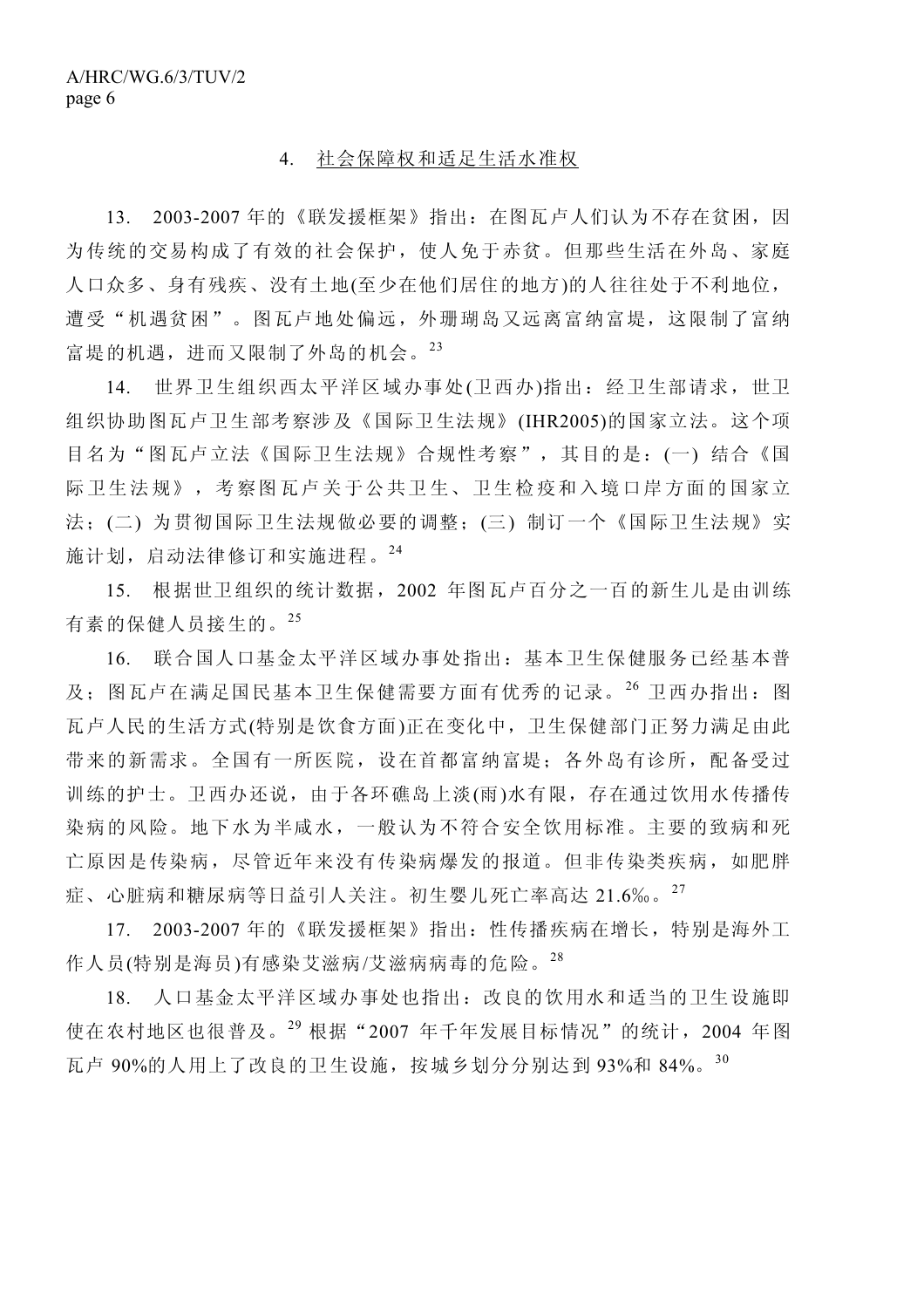# 5. 受教育权和参加社会的文化生活权

19. 人口基金太平洋区域办事处指出: 正规教育在图瓦卢已基本普及 31。 2003-2007 年的《联发援框架》指出:95%的图瓦卢男女都识字。1988 年以来,图 瓦卢政府一直坚持"终身教育"的教育政策,强调 15 岁以前人人接受优质的义务 教育,提倡社区和家长的积极参与,坚持在全国人人都可平等地上学。所有的儿 童都可以上学,直到中学阶段男女入学的比例基本一样,但女生毕业率较低。最 近几年接受儿童早期教育的儿童数量和具有正式资格的学前幼教师资 <sup>32</sup> 都有增 加。直至中学阶段,男女受教育的比例基本合理。自 1991 年以来,45%的海外大 学奖学金获得者是女生。<sup>33</sup>

#### 6. 移徙者、难民和寻求庇护者

 20. 联合国难民事务高级专员(难民署)在 2006 年的报告中指出:自 1986 年 3 月 7 日以来图瓦卢就是《1951 年难民公约》的缔约国, 但还没有执行包含了确定 难民身份的难民法或程序的国内立法。<sup>34</sup>

## 7. 人权与反恐

 21. 联合国毒品和犯罪问题办事处指出:2007 年 6 月 23 至 27 日,在太平洋 岛屿论坛秘书处协作下举行了一次次区域咨询研讨会 35, 讨论如何采取措施以立法 形式建立太平洋地区反恐法律制度以及如何提供有关的技术援助。图瓦卢参加了 这次研讨会。

# 三、成绩、最佳做法、挑战和制约因素

 22. 2003-2007 年的《联发援框架》指出:自 1978 年独立以来,图瓦卢在满 足国民基本需要方面成绩优秀,基本卫生保健服务和正规教育基本达到全民普 及。预期寿命达到了一些中等收入国家的水平。尽管图瓦卢的经济严重依赖单一 的部门即政府,经济形势令人满意。人口增长缓慢,抚养比降低,为改进服务质 量而不是扩大服务数量提供了机遇。<sup>36</sup>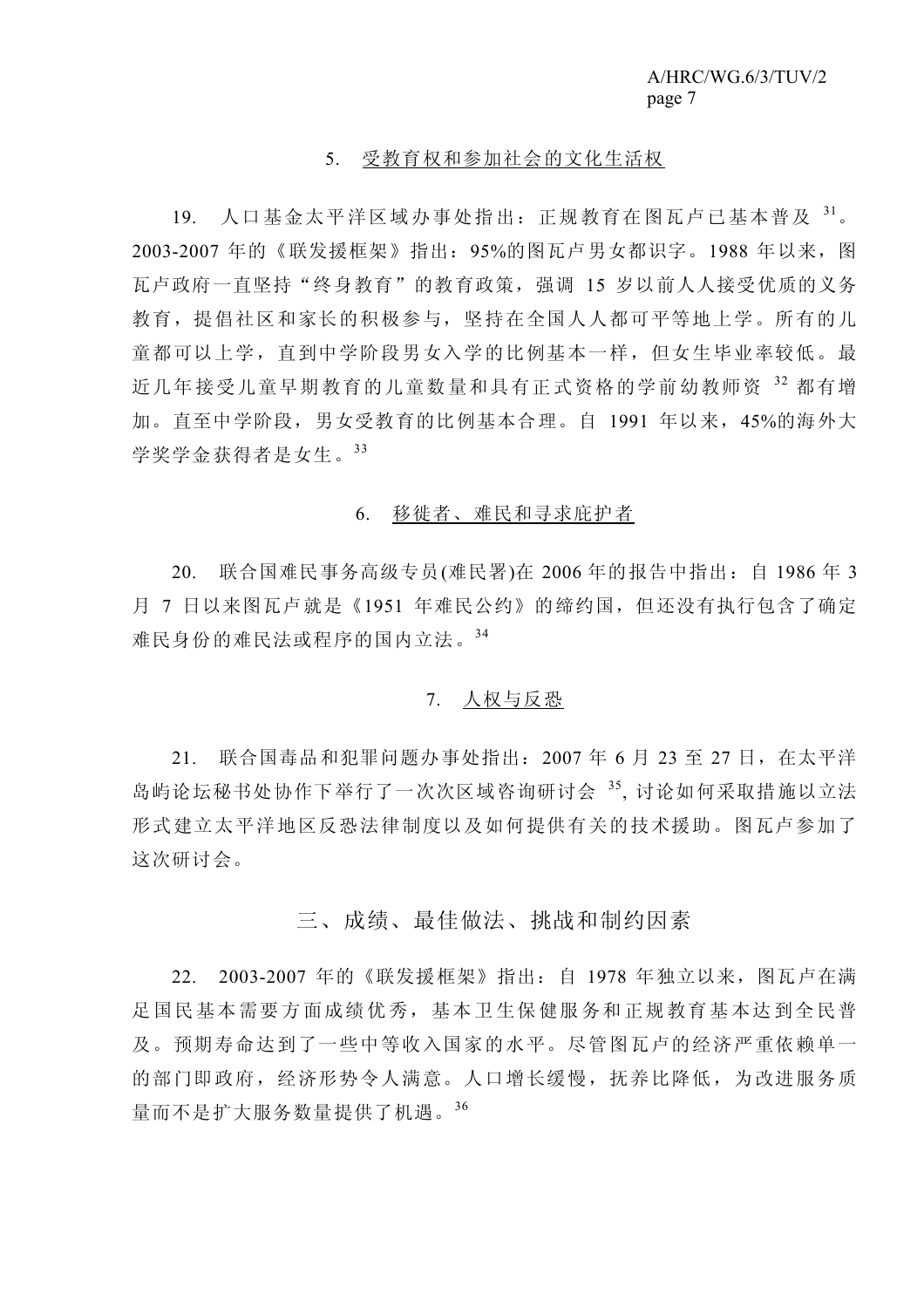23. 2003-2004 年的《联发援框架》还指出:图瓦卢的饮用水主要来自大量的 降雨,但屋顶雨水存积系统已经老化,造成经常性缺水。如果不解决内部移徙问 题,富纳富堤的卫生状况有可能会变成严重的问题。姑且不论海平面上升的水平 多少,仅全球气候变化就可造成更加突出的气候现象:更严重或更频繁的旱灾、 暴风雨和反季节降雨。长期的干旱会加剧对图瓦卢的蓄水岩层的压力,减少人和 作物可用淡水的数量。<sup>37</sup>

 24. 2003-2007 年的《联发援框架》进一步指出:影响图瓦卢的关键问题包 括:治理不够、教育水平下降、私营部门薄弱、传统支持系统瓦解、城市精英垄 断了现代化的大部分实惠。发展的挑战包括: 有效地解决相对贫困的增长这一新 现象;环境日益退化;快速的城市化;外岛发展成本过高以及男女平等方面进展 缓慢。<sup>38</sup>

# 四、国家重要优先事项、举措和承诺

无。

# 五、能力建设与技术援助

 25. 2003-2007 年的《联发援框架》指出:图瓦卢政府严重缺乏训练有素的人 力和财力。一个关键问题是如何设计方案和项目,使之既简单明了,便于政府和 联合国随时协调和管理各项活动,同时又设计合理,从而能够有效地提供计划的 服务。另外一个问题是为方案和项目的执行和管理发展战略伙伴关系。为此将探 讨能否增强联合国各机构间以及与其他发展伙伴的联合方案编制和审评工作。<sup>39</sup>

 26. 联合国在整个 2003-2007 年的《联发援框架》期间,为援助图瓦卢所制 定的总体目标是:支持图瓦卢的国家发展战略以实现公平可持续的人类发展;减 少相对贫困;使决策公开并可问责;以可持续的方式管理该国的自然资源。2003- 2007 年的《联发援框架》还指出以下图瓦卢所面临的关键的发展问题将是联合国 在《联发援框架》下援助图瓦卢的重点:(一) 减少在享受服务和机遇方面的不平 等;(二) 治理和人权;(三) 环境和脆弱性。其中包括扩大对话范围、提高决策参 与度、鼓励批准和更有效地实施关键的公约。<sup>40</sup>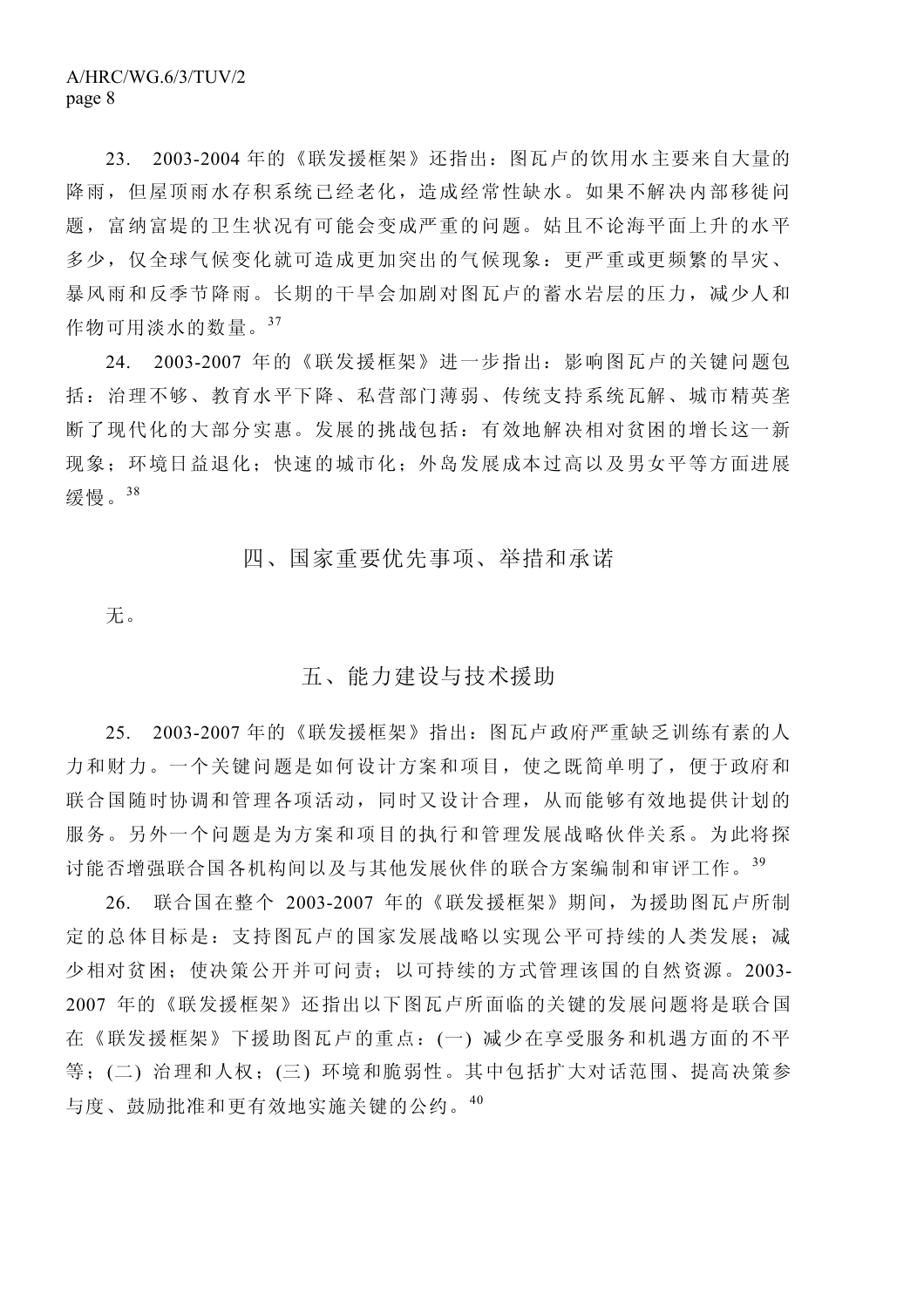注

<sup>1</sup> Unless indicated otherwise, the status of ratifications of instruments listed in the table may be found in *Multilateral Treaties Deposited with the Secretary-General: Status as at 31 December 2006* (ST/LEG/SER.E.25), supplemented by the official website of the United Nations Treaty Collection database, Office of Legal Affairs of the United Nations Secretariat, http://untreaty.un.org/.

**2** The following abbreviations have been used for this document:

| <b>ICERD</b>      | International Convention on the Elimination of All Forms of Racial Discrimination          |
|-------------------|--------------------------------------------------------------------------------------------|
| <b>ICESCR</b>     | International Covenant on Economic, Social and Cultural Rights                             |
| <b>ICCPR</b>      | International Covenant on Civil and Political Rights                                       |
| <b>ICCPR-OP 1</b> | Optional Protocol to ICCPR                                                                 |
| <b>ICCPR-OP 2</b> | Second Optional Protocol to ICCPR, aiming at the abolition of the death penalty            |
| <b>CEDAW</b>      | Convention on the Elimination of All Forms of Discrimination against Women                 |
| <b>OP-CEDAW</b>   | Optional Protocol to CEDAW                                                                 |
| <b>CAT</b>        | Convention against Torture and Other Cruel, Inhuman or Degrading Treatment or              |
|                   | Punishment                                                                                 |
| OP-CAT            | Optional Protocol to CAT                                                                   |
| CRC.              | Convention on the Rights of the Child                                                      |
| OP-CRC-AC         | Optional Protocol to CRC on the involvement of children in armed conflict                  |
| OP-CRC-SC         | Optional Protocol to CRC on the sale of children, child prostitution and child pornography |
| <b>ICRMW</b>      | International Convention on the Protection of the Rights of All Migrant Workers and        |
|                   | Members of Their Families                                                                  |
| <b>CPD</b>        | Convention on the Rights of Persons with Disabilities                                      |
| OP-CPD            | Optional Protocol to the Convention on the Rights of Persons with Disabilities             |
| <b>CED</b>        | International Convention for the Protection of All Persons from Enforced Disappearance     |
|                   |                                                                                            |

**3** Protocol to Prevent, Suppress and Punish Trafficking in Persons, Especially Women and Children, supplementing the United Nations Convention against Transnational Organized Crime.

**4** 1951 Convention relating to the Status of Refugees and its 1967 Protocol, 1954 Convention relating to the status of Stateless Persons and 1961 Convention on the Reduction of Statelessness.

**5** Geneva Convention for the Amelioration of the Condition of the Wounded and Sick in Armed Forces in the Field (First Convention); Geneva Convention for the Amelioration of the Condition of Wounded, Sick and Shipwrecked Members of Armed Forces at Sea (Second Convention); Convention relative to the Treatment of Prisoners of War (Third Convention); Convention relative to the Protection of Civilian Persons in Time of War (Fourth Convention); Protocol Additional to the Geneva Conventions of 12 August 1949, and relating to the Protection of Victims of International Armed Conflicts (Protocol I); Protocol Additional to the Geneva Conventions of 12 August 1949, and relating to the Protection of Victims of Non-International Armed Conflicts (Protocol II); Protocol additional to the Geneva Conventions of 12 August 1949, and relating to the Adoption of an Additional Distinctive Emblem (Protocol III). For the official status of ratifications, see Federal Department of Foreign Affairs of Switzerland, at www.eda.admin.ch/eda/fr/home/topics/intla/intrea/chdep/warvic.html.

**6** International Labour Organization Convention No. 29 concerning Forced or Compulsory Labour; Convention No. 105 concerning the Abolition of Forced Labour; Convention No. 87 concerning Freedom of Association and Protection of the Right to Organize; Convention No. 98 concerning the Application of the Principles of the Right to Organize and to Bargain Collectively; Convention No. 100 concerning Equal Remuneration for Men and Women Workers for Work of Equal Value; Convention No. 111 concerning Discrimination in Respect of Employment and Occupation; Convention No. 138 concerning Minimum Age for Admission to Employment; Convention No. 182 concerning the Prohibition and Immediate Action for the Elimination of the Worst Forms of Child Labour.

**7** United Nations Development Assistance Framework - Tuvalu (2003-2007), para. 31. Document available at www.undp.org/execbrd/UNDAF-Tuvalu.doc.

**8** Ibid., para. 25.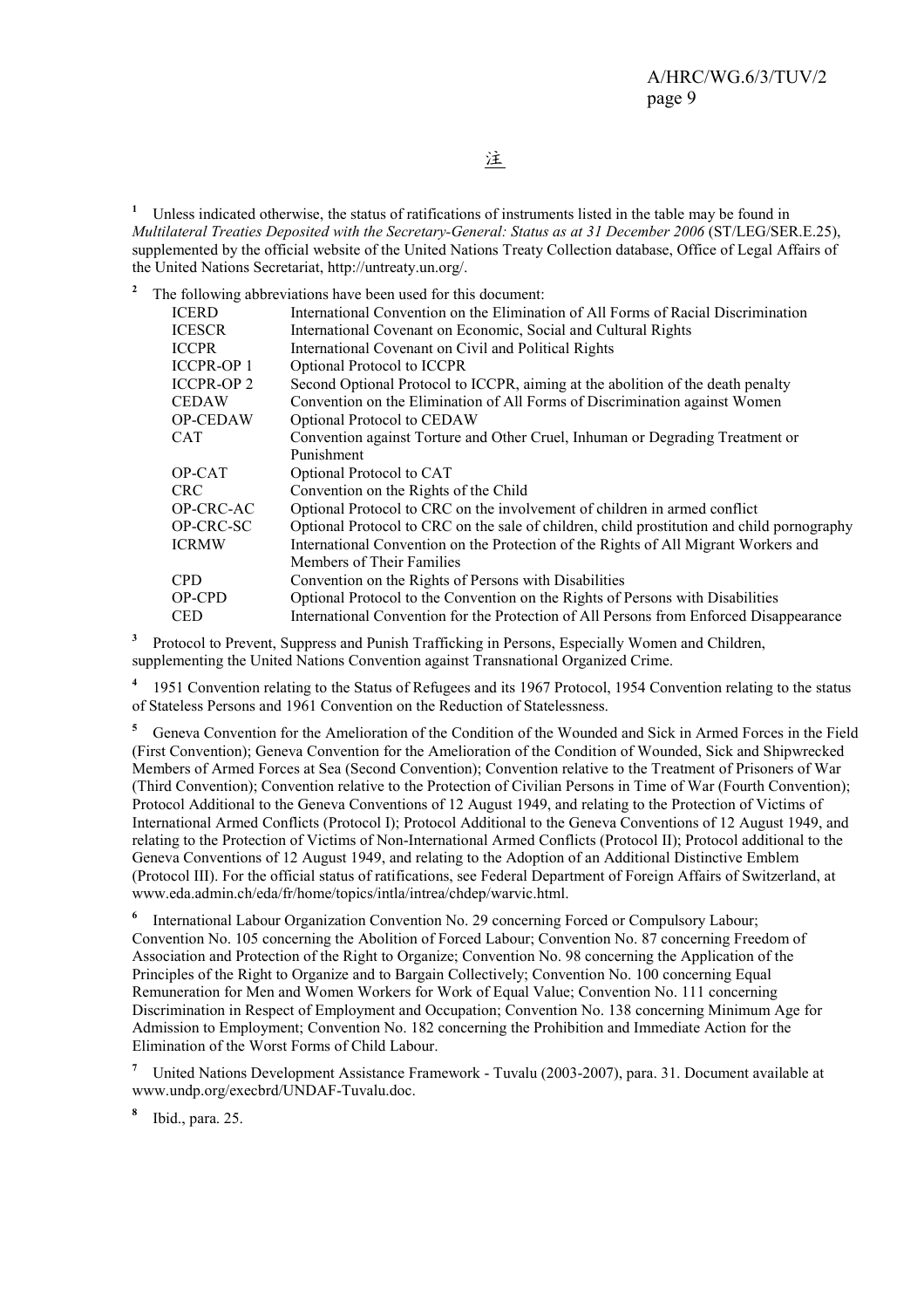# A/HRC/WG.6/3/TUV/2 page 10

- **9** Ibid., para. 26.
- **<sup>10</sup>** Ibid.
- **<sup>11</sup>** The following abbreviations have been used in document:
	- EDAW Committee on the Elimination of Discrimination against Women
		- RC Committee on the Rights of the Child

<sup>12</sup> The questionnaires included in this section are those which have been reflected in an official report by a special procedure mandate-holder.

**<sup>13</sup>** See (i) Special Rapporteur on the right to education (A/HRC/4/29): questionnaire on the right to education of persons with disabilities sent in 2006; (ii) Special Rapporteur on the human rights of migrants (A/HRC/4/24): questionnaire on the impact of certain laws and administrative measures on migrants sent in 2006; (iii) Special Rapporteur on trafficking in persons, especially women and children (A/HRC/4/23): questionnaire on issues related to forced marriages and trafficking in persons sent in 2006; (iv) Special Representative of the Secretary-General on human rights defenders (E/CN.4/2006/95 and Add.5): questionnaire on the implementation of the Declaration on the Right and Responsibility of Individuals, Groups and Organs of Society to Promote and Protect Universally Recognized Human Rights and Fundamental Freedoms sent in June 2005; (v) Special Rapporteur on the situation of human rights and fundamental freedoms of indigenous people (A/HRC/6/15): questionnaire on the human rights of indigenous people sent in August 2007; (vi) Special Rapporteur on trafficking in persons, especially in women and children (E/CN.4/2006/62) and Special Rapporteur on the sale of children, child prostitution and child pornography (E/CN.4/2006/67): joint questionnaire on the relationship between trafficking and the demand for commercial sexual exploitation sent in July 2005; (vii) Special Rapporteur on the right to education (E/CN.4/2006/45): questionnaire on the right to education for girls sent in 2005; (viii) Working Group on Mercenaries (A/61/341): questionnaire concerning its mandate and activities sent in November 2005; (ix) Special Rapporteur on the sale of children, child prostitution and child pornography (A/HRC/4/31): questionnaire on the sale of children's organs sent in July 2006;  $(x)$  Special Rapporteur on the sale of children, child prostitution and child pornography (E/CN.4/2005/78): questionnaire on child pornography on the Internet sent in July 2004; (xi) Special Rapporteur on the sale of children, child prostitution and child pornography (A/HRC/7/8): questionnaire on assistance and rehabilitation programmes for child victims of trafficking and sexual commercial exploitation sent in July 2007; (xii) Special Representative of the Secretary-General on the issue of human rights and transnational corporations and other business enterprises (A/HRC/4/35/Add.3): questionnaire on human rights policies and management practices.

- **<sup>14</sup>** OHCHR Regional Office, Media release of 22 July 2008, paras. 1, 3 and 6.
- **<sup>15</sup>** UNDAF-Tuvalu, para. 31. For the website see note 7.

**<sup>16</sup>** Report of the Special Representative of the Secretary-General on human rights defenders (E/CN.4/2006/95/Add.5, para. 1248).

- **<sup>17</sup>** Ibid., para. 1252.
- **<sup>18</sup>** Ibid., paras. 1242-1244.
- **<sup>19</sup>** The Millennium Development Goals Report 2007, New York, p. 13.
- **<sup>20</sup>** UNDAF-Tuvalu, para. 28. For the website see note 7.
- **<sup>21</sup>** Ibid., para. 33.
- **<sup>22</sup>** Ibid., para. 32.
- **<sup>23</sup>** Ibid., para. 35.

**<sup>24</sup>** WPRO, Final project report: December 2007. Review of Tuvalu's legislation for compliance with the International Health Regulations (2005), para. 1. Report available at: http://www.wpro.who.int/sites/hsd/documents/ Review+of++Tuvalu%E2%80%99s+legislation+for+compliance+with+the+IHR.htm.

<sup>25</sup> WHO, Statistical Information System. Data available at www.who.int/whosis/data/Search.jsp?countries= [Location].Members.

**<sup>26</sup>** Information available at: http://pacific.unfpa.org/Countries/tv.htm.